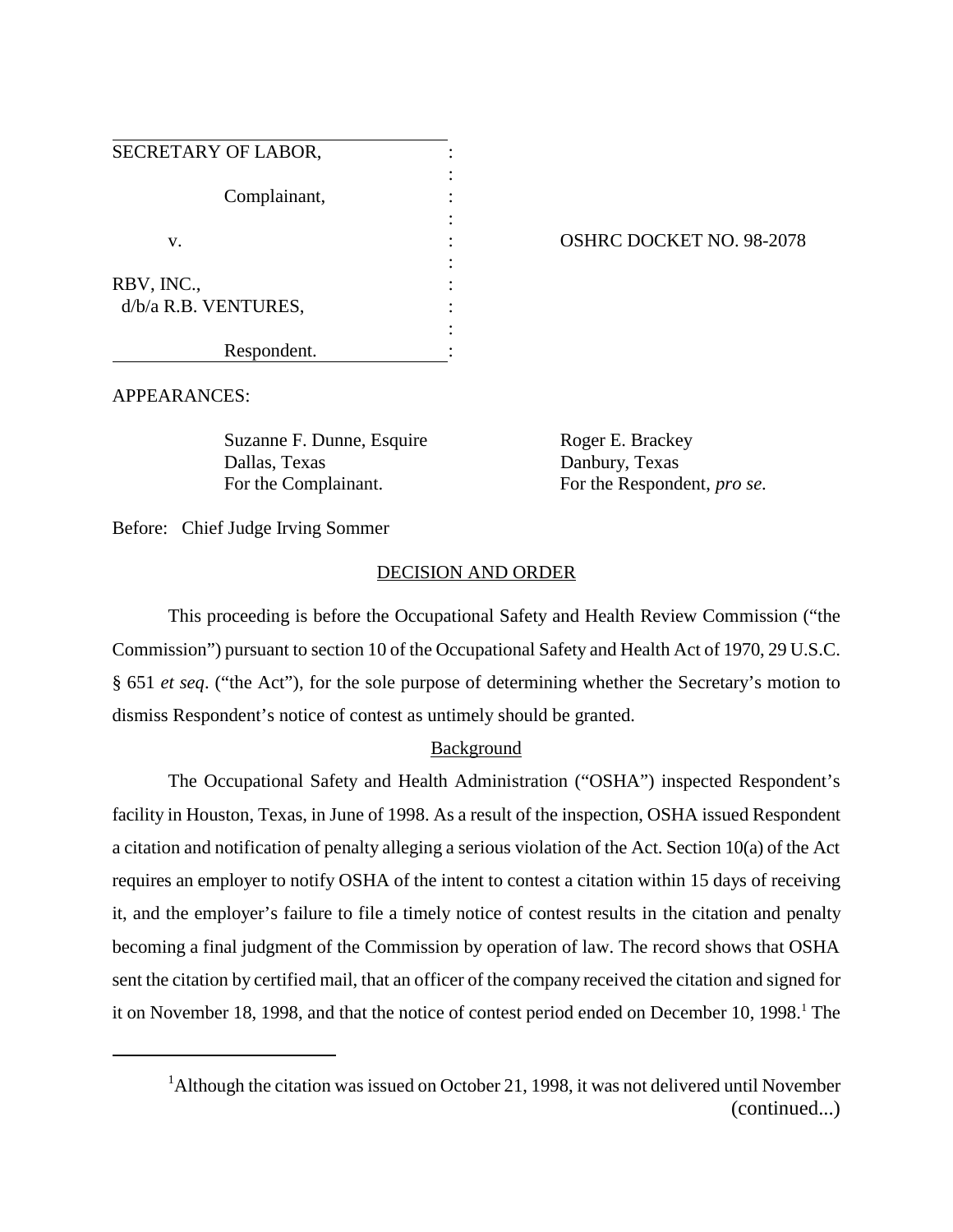record further shows that Respondent did not file a notice of contest until December 14, 1998, when it sent a letter to the Commission that explained the circumstances surrounding the alleged violation and the reason for the late filing of the notice of contest. The Secretary filed her motion to dismiss Respondent's notice of contest as untimely on January 26, 1999. The hearing in this matter was held in Houston, Texas, on March 14, 1999.

## Discussion

The record plainly shows that Respondent did not file its notice of contest until after the 15 day contest period had ended. An otherwise untimely notice of contest may be accepted where the Secretary's deception or failure to follow proper procedures caused the delay in filing. An employer is also entitled to relief if it shows the Commission's final order was entered as a result of "mistake, inadvertence, surprise, or excusable neglect" or "any other reason justifying relief," including mitigating circumstances such as absence, illness or a disability which would prevent a party from protecting its interests. *See* Fed. R. Civ. P. 60(b); *Branciforte Builders, Inc.*, 9 BNA OSHC 2113 (No. 80-1920, 1981). There is no evidence and no contention that the Secretary was deceptive or failed to follow proper procedures in this matter. Rather, Respondent concedes its fault and, in essence, requests that the late filing of the notice of contest be excused under the circumstances.

Roger Brackey, Respondent's president, testified that he is in the business of buying fresh shrimp and packaging and freezing it for sale to his customers. He further testified that his business is small, that Judy Brackey, his wife, is the secretary and treasurer, and that they are the only two officers of the company. Brackey said that his wife is responsible for billing, record keeping and all other paperwork, including the receipt and handling of mail, that she advised him when she received the citation, and that he told her he wanted to contest it. He also said that he had assumed she would take care of it, even though this was the company's first citation, because she is very competent, and that the reason she had not was due to her having had to go into the hospital towards the end of November 1998; he explained that she had had cancer for over a year, that her admission to the

 $\frac{1}{2}$ (...continued)

<sup>18, 1998,</sup> because of the company's change of address.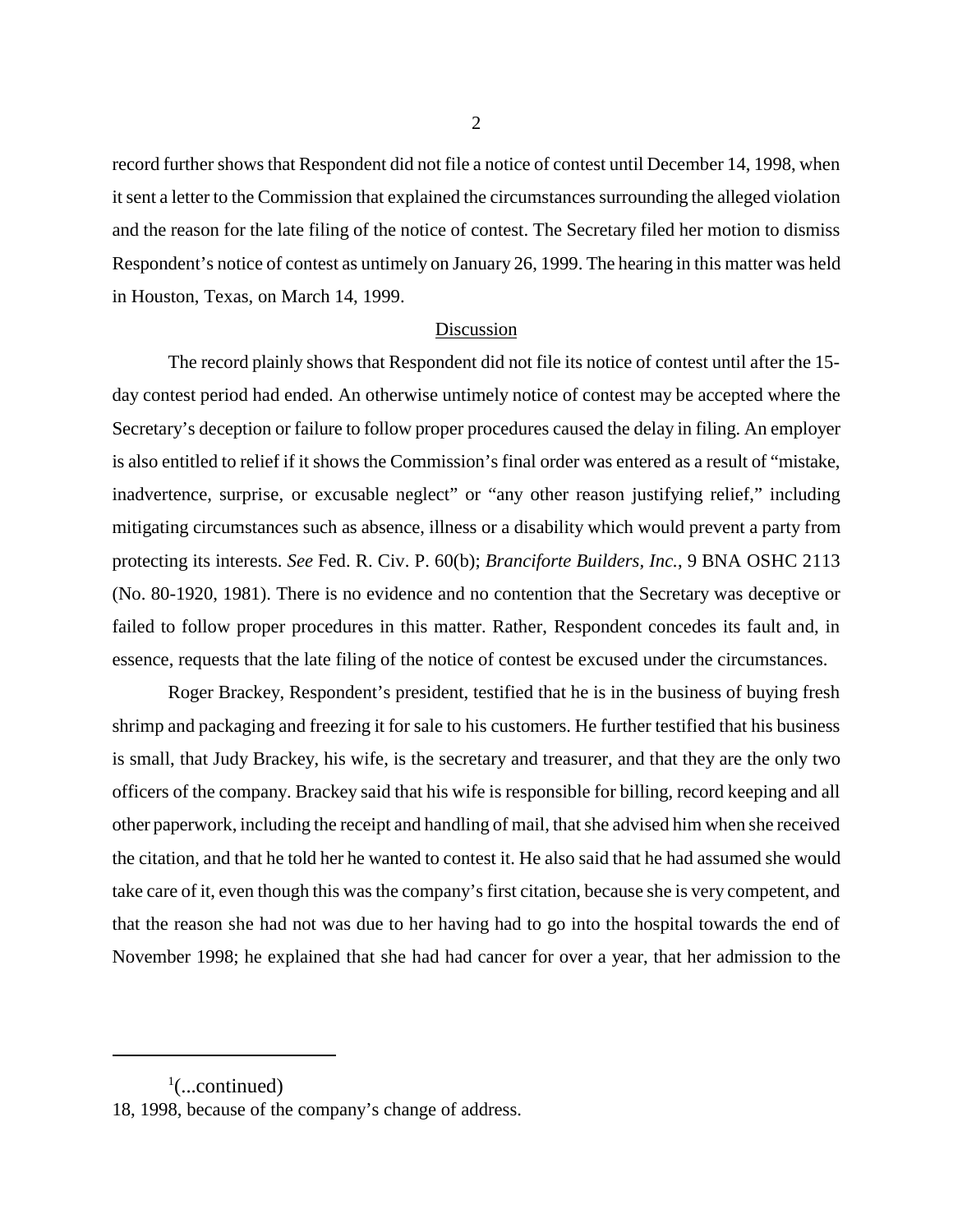hospital was related to that condition, and that she had not been released until December 13, 1998.<sup>2</sup> Brackey noted that R.B. Ventures had been formed in 1990; he additionally noted that although he had had 60 to 80 employees in 1997 and 1998 he had been forced to vacate his place of business in the fall of 1998, resulting in his going out of business. (Tr. 13-21).

The citation issued to Respondent, and the cover letter accompanying it, explain the 15-day contest period. The cover letter states, in the first paragraph on page 1, that:

You must abate the violations referred to in this Citation by the dates listed and pay the penalties proposed, unless within 15 working days ... from your receipt of this Citation and Notification of Penalty you mail a notice of contest to the U.S. Department of Labor Area Office at the address shown above. Please refer to the enclosed booklet (OSHA 3000) which outlines your rights and responsibilities and which should be read in conjunction with this form.

The cover letter also states, on page 2, the following:

**Right to Contest** - You have the right to contest this Citation and Notification of Penalty. You may contest all citation items or only individual items. You may also contest proposed penalties and/or abatement dates without contesting the underlying violations. **Unless you inform the Area Director in writing that you intend to contest the citation(s) and/or proposed penalty(ies) within 15 working days after receipt, the citation(s) and the proposed penalty(ies) will become a final order of the Occupational Safety and Health Review Commission and may not be reviewed by any court or agency.**

The Commission has held that the OSHA citation "plainly state(s) the requirement to file a notice of contest within the prescribed time period." *Roy Kay, Inc.*, 13 BNA OSHC 2021, 2022 (No. 88-1748, 1989). The Commission has also held that Rule 60(b) cannot be invoked "to give relief to a party who has chosen a course of action which in retrospect appears unfortunate or where error or miscalculation is traceable really to a lack of care." *Id*. Finally, the Commission has held that a business must have orderly procedures for the handling of important documents and has denied Rule 60(b) relief where the employer asserted that the late filing was caused by events such as a change in management, the improper handling of the citation by company personnel, and the absence, even if due to illness, of the person responsible for OSHA matters. *See Louisiana-Pacific Corp.*, 13 BNA

 $2$ Judy Brackey's notice of contest letter also sets out the circumstances of her hospitalization.